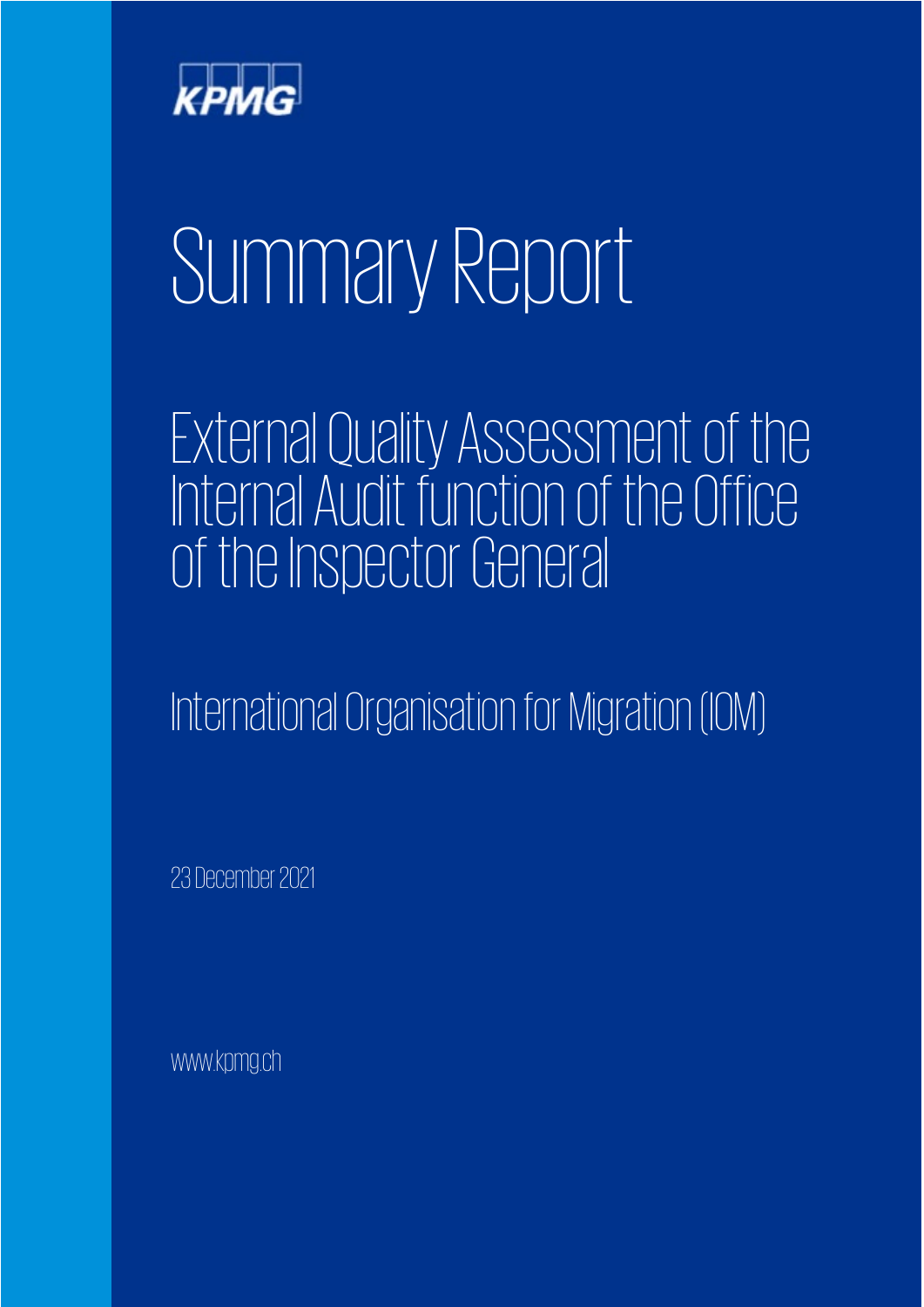# Summary Report

#### **Preface**

The Institute of Internal Auditors (IIA) and the International Standards for the Professional Practice of Internal Auditing (IIA standards) require an Internal Audit function to conduct an assessment of conformity – at least – on a five-year basis.

KPMG Ltd. (KPMG) was mandated in October 2021 to perform an external quality assessment of IOM's Internal Audit (IA) function. The KPMG team which oversaw the execution of the external quality assessment fulfills the requirements regarding independence, expertise, and experience according to the IIA standard 1312.

## **Scope & Objectives**

The external quality assessment was performed for IOM's IA function. The external quality assessment explicitly focused on IA's current organization and processes. The main objectives of this exercise were to:

- Assess conformance with the mandatory elements of the International Professional Practice Framework (IPPF) released by the IIA;
- Assess the efficiency and effectiveness of IA activities in meeting the objectives and mission as defined in the IOM Financial Regulations and Rules (Article 10 (d) on Audit) and the OIG Charter.

To determine the current level of conformity with the IPPF, we have performed the following activities:

- Interviews with selected key stakeholders of the IA function as well as with representatives of the IA function;
- Review of internal documentation including the charter of the Office of the Inspector General (OIG charter), IA's manual and procedures, reporting to the Director General, the Audit and Oversight Advisory Committee (AOAC) and the Standing Committee for Program and Finance (SCPF);
- Review of the process regarding annual risk assessment & annual audit plan (including resource allocation);
- Review of IA's audit process (including audit planning, execution, reporting, follow-up, quality management processes as well as the used tools and methodologies);
- Review of five audit missions performed by IA between 2020 and 2021 (including review of work papers).

#### **Overall Conclusion & Conformance with IIA standards**

Our external quality assessment of IOM's IA function based on the review procedures performed and the comparison with the IIA standards leads to the following conclusions:

- We have obtained a positive overall impression of the IA function as to positioning, people, and processes; and
- IOM's IA function **"generally conform[s1"](#page-1-0)** with the **mandatory elements of the IPPF** (including the Definition of Internal Auditing, the Core Principles, the Code of Ethics and the IIA standards), released by the IIA.



Generally Conforms **Partially Conforms** Partially Conforms **Partially Conform** 

For selected IIA standards, we identified some partial conformance. However, these areas for improvement do not detract from the overall positive impression with regards to the positioning, the people, and the processes of the IA function.

Based on our external quality assessment, IOM's IA function is still entitled to use the term "conformance with the International Standards for the Professional Practice of Internal Auditing" in its reports.

<span id="page-1-0"></span><sup>1</sup> The IIA offers three ratings to assess conformity: "generally conforms", "partially conforms", "does not conform".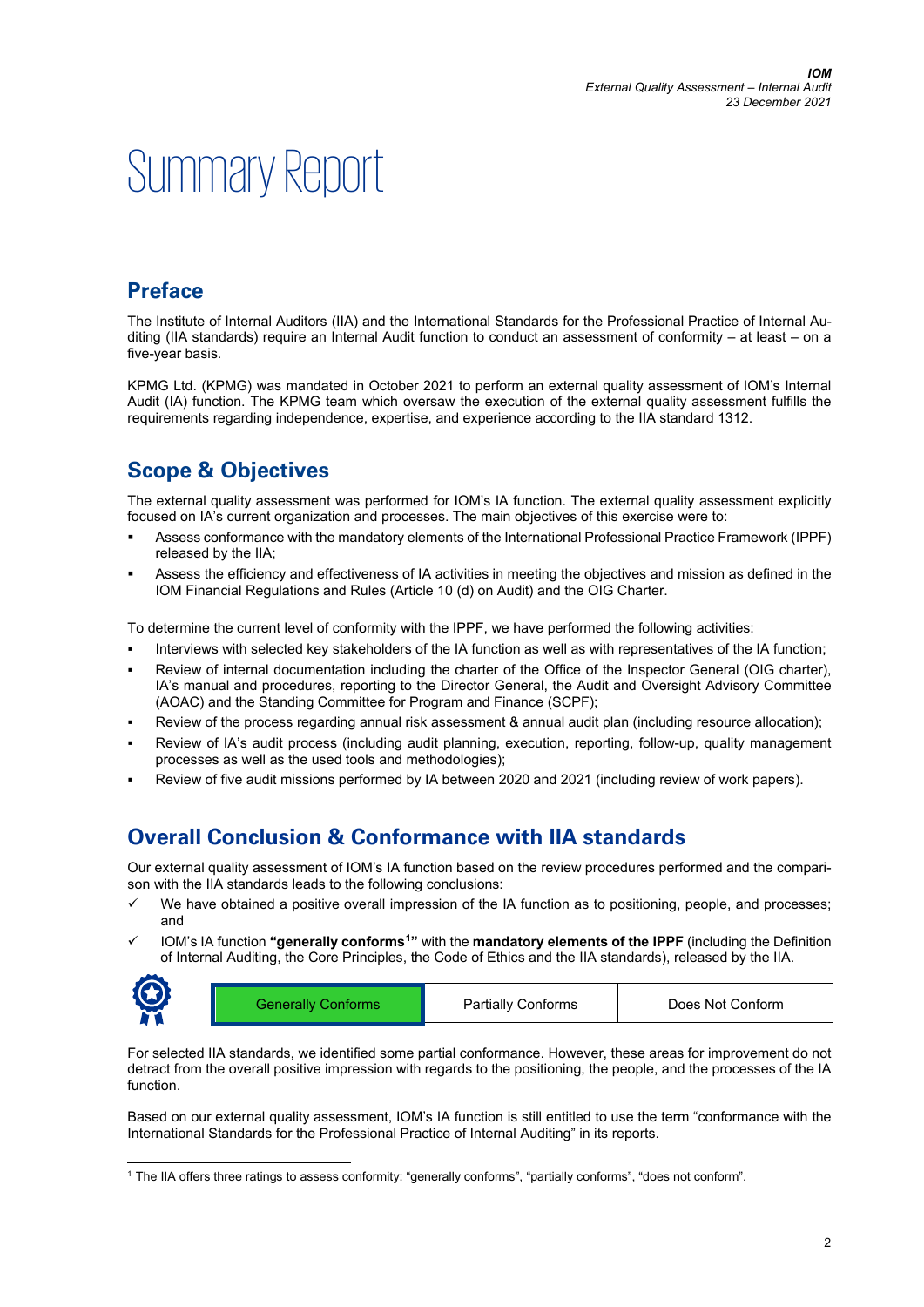## **Concluding Remarks**

The improvement opportunities related to the IIA standards and "good practice" within Internal Audit were communicated to the Inspector General and the Head of Internal Audit in a detailed, written report.

We would like to thank IOM and the IA staff for the excellent and effective cooperation and support.

If you would like to discuss any aspects of this report, please do not hesitate to contact us.

KPMG Ltd.

Pierre-Henri Pingeon **Alessandro Gabriele**<br>Partner Alessandro Gabriele<br>Senior Manager

**Senior Manager**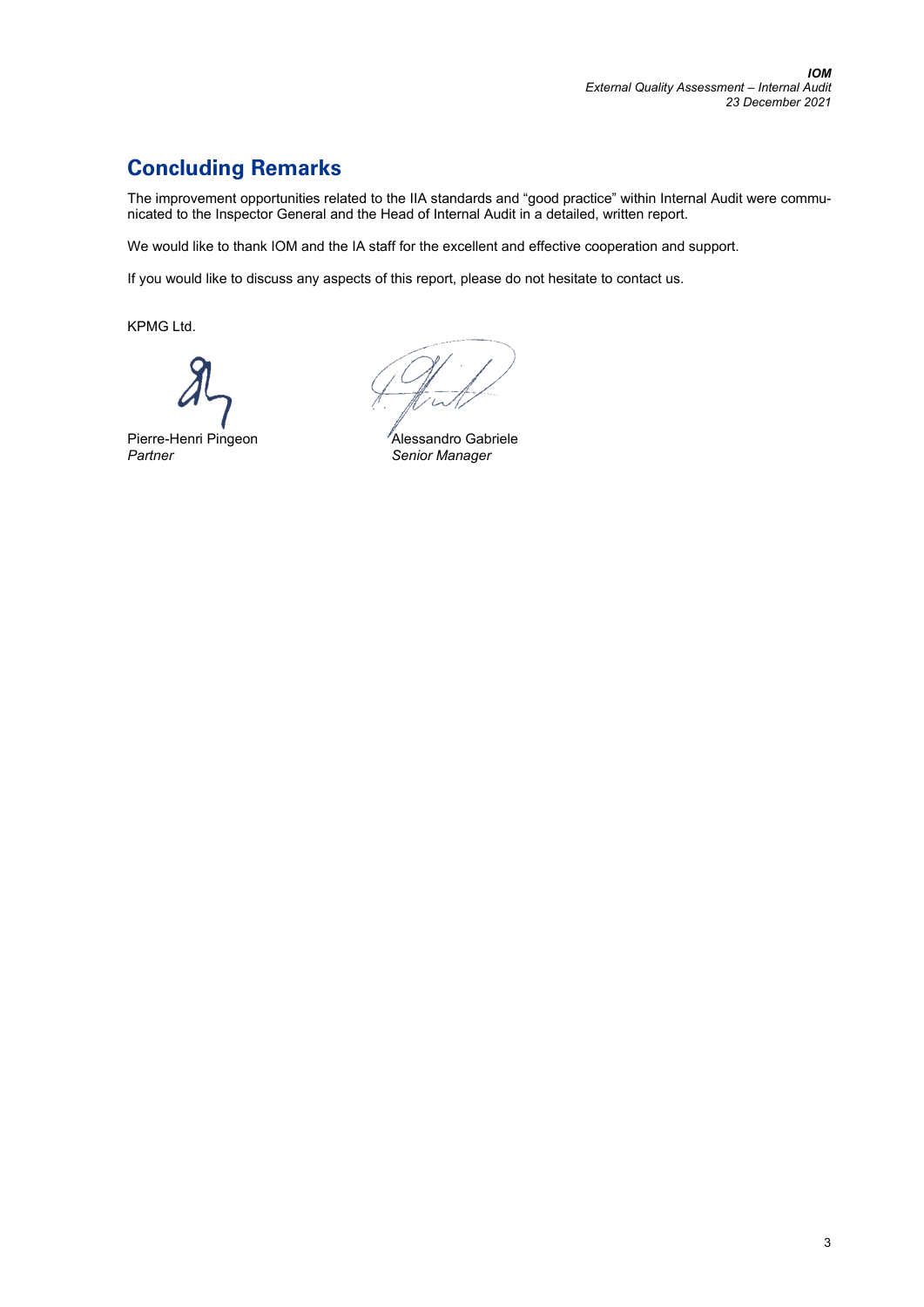## Appendix -Conformance with IIA standards

#### **Detailed overview of Conformance with IIA standards**

The table below highlights the level of conformance of each IIA standard with respect to IA's performance. Regarding the standards that were rated as "partially conforms" recommendations for improvement and IA's action plans are outlined in our detailed report.

| (AS) ATTRIBUTE STANDARDS   |                                                                                                 | 2060 | Reporting to Senior Management and the Board                                                               |
|----------------------------|-------------------------------------------------------------------------------------------------|------|------------------------------------------------------------------------------------------------------------|
| 1000                       | Purpose, Authority, and Responsibility                                                          | 2070 | External Service Provider and Organizational Responsibility for IA                                         |
| 1010                       | Recognition of the Definition of IA, the Code of Ethics, and the Standards in the<br>IA Charter | 2100 | Nature of Work                                                                                             |
| 1100                       | Independence and Objectivity                                                                    | 2110 | Governance                                                                                                 |
|                            |                                                                                                 | 2120 | <b>Risk Management</b>                                                                                     |
| 1110                       | Organizational Independence                                                                     | 2130 | Control                                                                                                    |
| 1111                       | Direct Interaction with the Board                                                               | 2200 | <b>Engagement Planning</b>                                                                                 |
| 1112                       | Chief Audit Executive Roles Beyond Internal Auditing                                            | 2201 | <b>Planning Considerations</b>                                                                             |
| 1120                       | Individual Objectivity                                                                          | 2210 | <b>Engagement Objectives</b>                                                                               |
| 1130                       | Impairment to Independence or Objectivity                                                       | 2220 | <b>Engagement Scope</b>                                                                                    |
| 1200                       | Proficiency and Due Professional Care                                                           | 2230 | <b>Engagement Resource Allocation</b>                                                                      |
| 1210                       | Proficiency                                                                                     | 2240 | <b>Engagement Work Program</b>                                                                             |
| 1220                       | Due Professional Care                                                                           | 2300 | Performing the Engagement                                                                                  |
| 1230                       | Continuing Professional Development                                                             | 2310 | Identifying Information                                                                                    |
| 1300                       | Quality Assurance and Improvement Program                                                       | 2320 | Analysis and Evaluation                                                                                    |
| 1310                       | Requirements of the Quality Assurance and Improvement Program                                   | 2330 | Documenting Information                                                                                    |
| 1311                       | <b>Internal Assessments</b>                                                                     | 2340 | <b>Engagement Supervision</b>                                                                              |
| 1312                       | <b>External Assessments</b>                                                                     | 2400 | <b>Communicating Results</b>                                                                               |
| 1320                       | Reporting on the Quality Assurance and Improvement Program                                      | 2410 | Criteria for Communicating                                                                                 |
| 1321                       | Use of , Conforms with the International Standards for the Professional Practice<br>of IA'      | 2420 | Quality of Communications                                                                                  |
| 1322                       | Disclosure of Nonconformance                                                                    | 2421 | <b>Errors and Omissions</b>                                                                                |
| (PS) PERFORMANCE STANDARDS |                                                                                                 | 2430 | Use of , Conducted in Conformance with the International Standards for<br>the Professional Practice of IA' |
| 2000                       | Managing the Internal Audit Activity                                                            | 2431 | <b>Engagement Disclosure of Nonconformance</b>                                                             |
| 2010                       | Planning                                                                                        | 2440 | <b>Disseminating Results</b>                                                                               |
| 2020                       | Communication and Approval                                                                      | 2450 | <b>Overall Opinions</b>                                                                                    |
| 2030                       | Resource Management                                                                             | 2500 | <b>Monitoring Progress</b>                                                                                 |
| 2040                       | Policies and Procedures                                                                         | 2600 | Communicating the Acceptance of Risks                                                                      |
| 2050                       | Coordination                                                                                    |      | generally conforms<br>partially conforms<br>does not conform                                               |